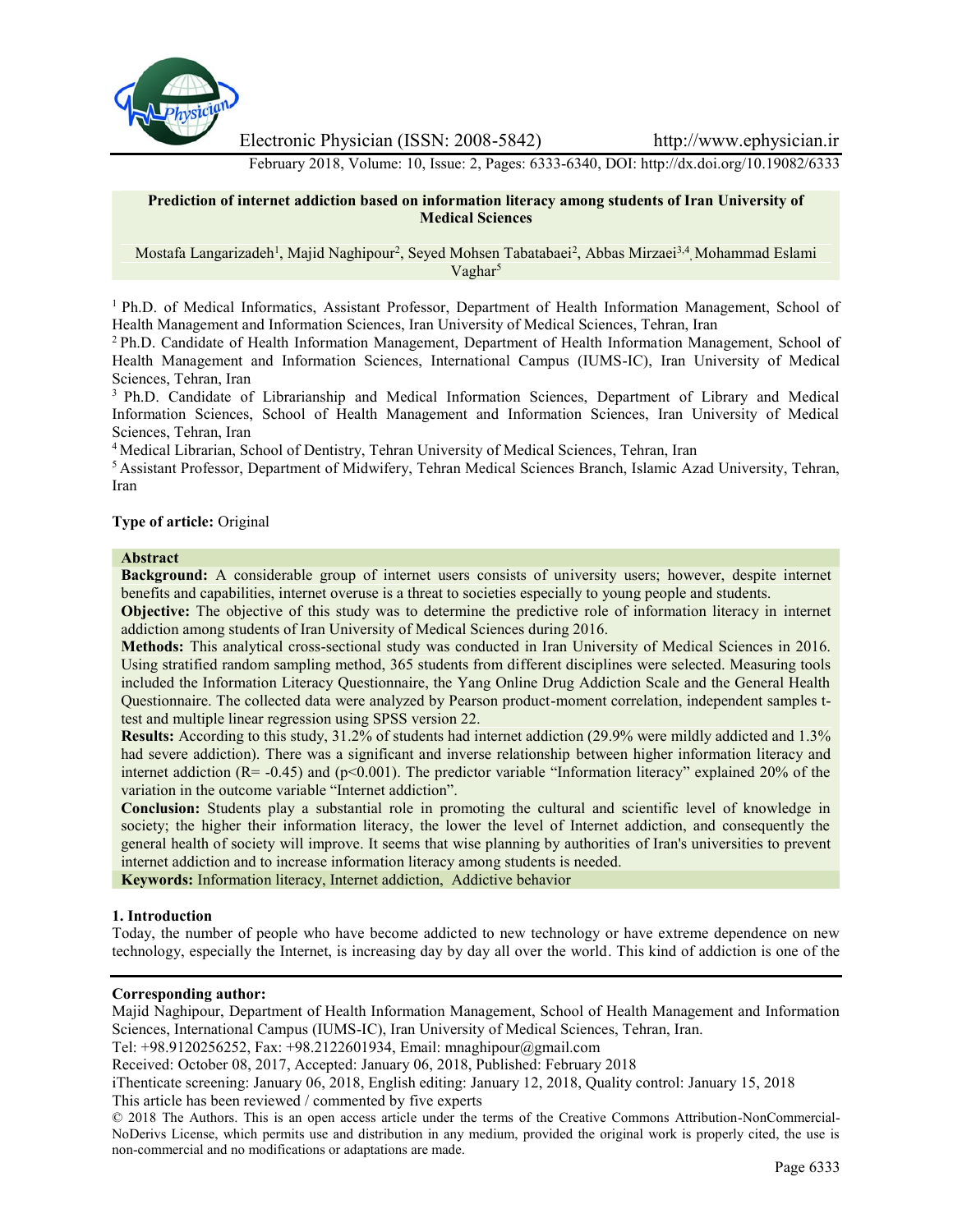most important problems in life along with new communication technologies (1). The Internet initially began to spread with the objective of collaboration, multiple accesses to resources and computational skills, and the feasibility of working in interdisciplinary fields of sciences and engineering; but since the mid-1990s, by providing services through web-based networking, the Internet has been considered as a global network. The dependence of all human activities on the Internet at a very large scale and in such a short time, represents the beginning of a new era of history in various fields of science, technology, and especially in the way we think, as humans. The growing body of research on internet addiction suggests that this problem is a psychosocial disorder characterized by tolerance, backwardness, emotional disturbances, and disruptive social relationships (1, 2). In addition to positive aspects such as access to new resources, being informed of research and the possibility of communication between researchers, this new communication tool also has harmful effects. On this issue, psychologists indicate a new type of addiction called internet addiction or virtual addiction. Internet addiction is a type of impulse control disorder which is called internet overuse in which other social activities of the user are undermined and it results in the weakness of performance in various domains such as occupational, scientific, professional, family, economic, and psychological realms and it also leads to the ignorance of relationships in real life including friends and family (3, 4). Internet dependence is a chronic, spreading and relapsing phenomenon associated with serious physical, financial, family, social and psychological harmful effects. It also leads to some disorders in social and individual functions, shyness, anxiety and imagination, and as a result, it brings about the neglect of family relationships, breakdown of social relationships, academic failure, and occupational problems. This behavioral dependence to the Internet is not only a disease or psychological complication, but is also a social problem even within the academic community (5, 6). Reviewing and detecting information needs, and punctual use of information produced by mass media and computers, illustrates the information literacy of a population that should be promoted (7, 8). Thus, as shown in Leung and Lee's study, internet addiction has a destructive role in the improvement of students' academic performance; besides, increasing information literacy is not only highly beneficial in education and research, but it also increases the speed of access to information and reduces the time of using the Internet and virtual space (9). In the past, the concept of addiction was based on medical patterns, and it was specifically defined as physical and psychological dependence on physical materials and not on behavioral patterns. Recent studies suggest that addiction can include widespread behavioral aspects (10). Given the importance of cyberspace pathology in community development in our country in recent years, information and communication technology has been taken into consideration, but there are still serious damages that need to be dealt with (11). Considering the number of internet users, Iran ranked 13<sup>th</sup> in the world with nearly 56 million internet users, 70% of the population. Accordingly, based on the classification of the World Telecommunication Union in the use and access of the general public to the Internet, Iran is considered as a moderate country (12, 13). While the attentions have been mostly paid to internet addiction in academic and therapeutic environments, the development of international standards in the assessment and treatment of this disorder has been difficult. This can be due to cultural differences and confusion in the academic literature terminology of various communities of internet addiction (14). If a vulnerable person with a social and psychological background of tendency for drug abuse associates his or herself with a peer group to be exposed to drug addiction, he or she will be addicted to substance abuse. If this situation was adapted to the Internet and its virtual world, an emotional and diverse relationship could emerge and it could result in internet addiction (15). Some surveys have shown that internet addiction is even more gratifying than drug addiction, there are various statistics about the prevalence of internet addiction in different societies; however, the ratio of internet addicts has been estimated to be 2-5 million per every 50 million of ordinary users, on average. In other words, it can be said that approximately 5-10 percent of internet users suffer from internet addiction (4, 16). The experts in the Internet domain have all emphasized the addictive nature of the Internet, especially in the student population (17, 18). Internet addiction is a global phenomenon with a variable prevalence rate of 5% to 25% among American, Chinese, Korean, British, Australian, Taiwanese, Japanese, Eastern European and Western European students (5, 18-20). Considering the various researches which have been conducted in Iran, and with regard to the increasing use of the Internet in society, especially among students, and considering the fact that the issue of internet addiction in Iranian universities has been discussed and its prevalence is moderate and lower than moderate, it seems that the increasing use of the Internet in Iran could affect the mental and physical health of students, and there will be problems with internet addiction in the future (13, 14, 21). Researchers believe that today the problem of the prevalence of internet addiction in young people can be considered as a serious crisis in their individual and social life, and it has been argued in this regard that educational environments such as universities are fertile ground for internet addiction, and students are subject to internet addiction due to age requirements and the nature of their work, and it is anticipated that increasing the use of the Internet via cell phone services and the use of social networks in the future will increase the prevalence of internet addiction (19, 20). As shown in Lang and Lee's study, internet addiction has a destructive effect on the development of student academic performance. In addition to being a valuable service in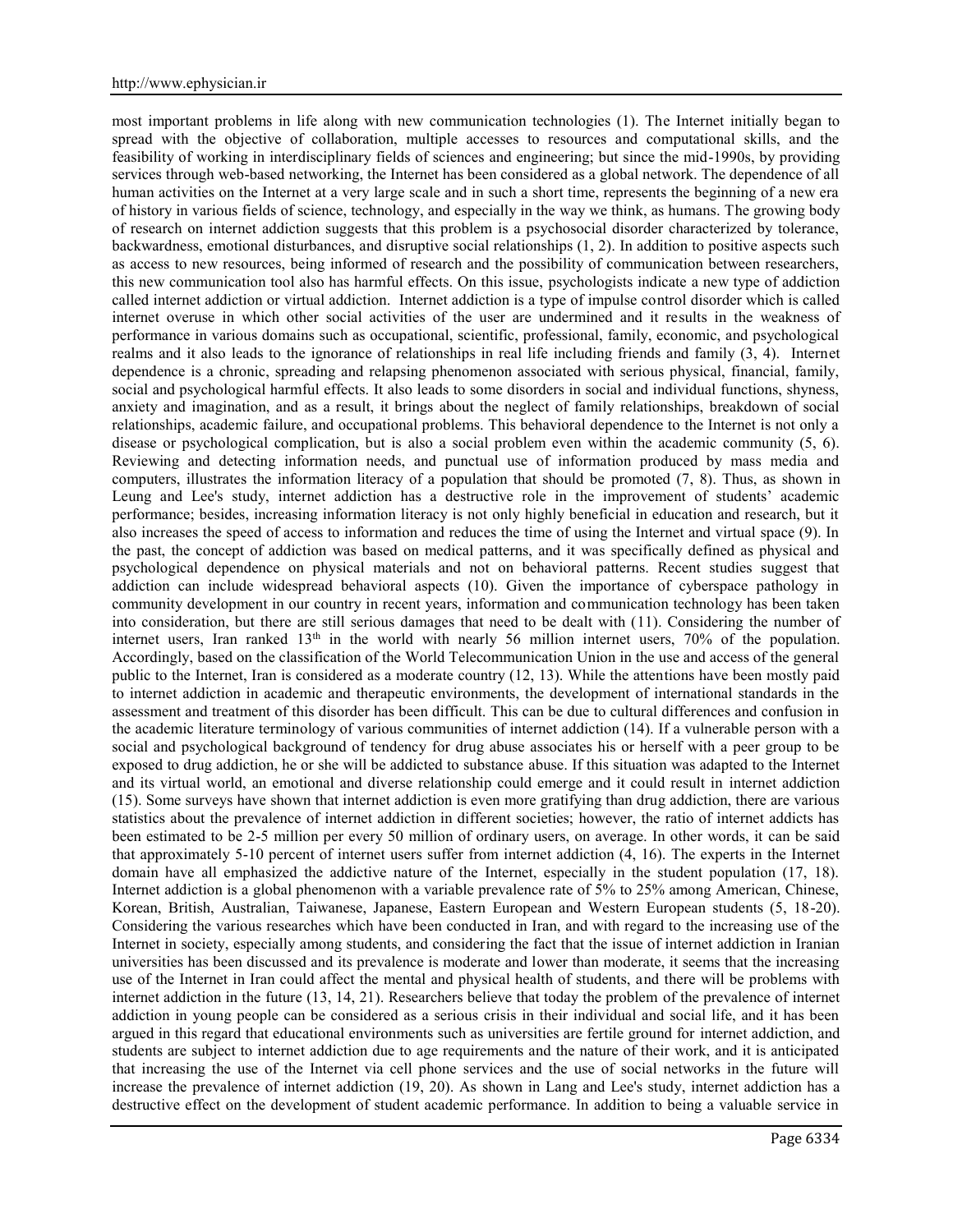education and research affairs, increasing information literacy increases the speed of access to information and it will reduce the time of using the Internet and virtual space (9). Investigating and recognizing the information needs, and timely use of information generated by mass media tools and computers, indicates the information literacy of individuals. With regard to the fact that information literacy is a set of skills in order to be able to recognize the information needs as well as the ability to purposefully use effective information resources, it is considered as an individual empowerment factor in purposeful use of information resources (9). Considering the effective role of information literacy and the destructive effect of internet addiction on the development of student academic performance, and regarding the importance of students as a leading group in societies, it is necessary to investigate the scientific consideration. The researcher's preliminary study showed that the relationship between information literacy and internet addiction among Iranian youths and students has not been investigated so far; therefore, considering the research gap in Iran, it is necessary that the level of information literacy as an important factor and variable, be investigated regarding the effect on students' internet addiction. Moreover, according to previous studies, which have shown that the increase in internet addiction leads to a decrease in public health (5, 10, 18, 20), this study primarily aims to determine the status of information literacy and the internet addiction rate and the relationship between these two variables among the students, and in the next step, it seeks to confirm previous studies and prove that internet addiction affects general health, and information literacy can indirectly contribute to this.

# **2. Material and Methods**

# *2.1. Research design and participants*

This analytical cross-sectional study was conducted in 2017 on Iran University of Medical Sciences students. In this study for the population of 6,500 university students the sample size was determined as 362, using the Morgan table. Prior to determining sample size, 380 questionnaires were distributed among the population to prevent the loss of cases due to return of questionnaires, and finally 365 questionnaires were filled out and analyzed.

# *2.2. Inclusion criteria*

The criteria for entering the study included studying at Iran University of Medical Sciences for at least one year, being a student in associate, bachelor, master or Ph.D. courses, and willingness to participate in the study. The dismissal criteria from the study included unwillingness to participate in the study or any defect in completing the data gathering tool.

# *2.3. Instrument and data collection*

Data collecting tools contained three questionnaires namely, Information Literacy Questionnaire, Yang Online Drug Addiction Scale and General Health Questionnaire (GHQ-28). At the beginning of the Information Literacy Questionnaire, demographic characteristics of the subjects and eight questions about their personal characteristics (including age, gender, marital status, field of study, place of residence, type of internet connection and internet usage during 24-hours a day) were asked. The Information Literacy Test was used in the first part. The reliability and validity of the Information Literacy Test (ILT) has been confirmed in numerous foreign studies (22, 23), however, due to the cultural, educational, and social differences in Iran, a domestic questionnaire, which was approved in several studies, was used (24-26). Test-retest method was used to reevaluate the reliability of this tool, which was confirmed. All the items in this questionnaire were closed response format with a five-point Likert scale ranging from one as "totally disagree" to five as "strongly agree". The Kimberley Young's Internet Addiction Questionnaire is a standard questionnaire. It consists of 20 items and is evaluated using the Five Point Likert Scale (rarely, sometimes, often, frequently, and always). The minimum obtained score of this questionnaire is 20 and the maximum is 100. According to the scores, participants are categorized into the three groups of non-addicted to the Internet (scores between 20 and 49), exposed to internet addiction (scores between 50 and 79) and addicted to the Internet (scores between 80 and 100). This questionnaire is a standard questionnaire and its validity have been confirmed. The reliability of this questionnaire has been reported in previous studies with Cronbach's alpha of more than 0.8 (27-29). The General Health Questionnaire (GHQ-28) is a standard tool with 28 questions. It is classified into four domains of physical symptoms, anxiety symptoms, social dysfunction and depression. In the Likert scoring method used in this study, the score of each question was from zero to three; therefore, the total score will vary from 0 to 84. Higher scores indicate a worse general health condition of participants. This questionnaire has been used in many studies within Iran, and its validity and reliability have been confirmed (30, 31).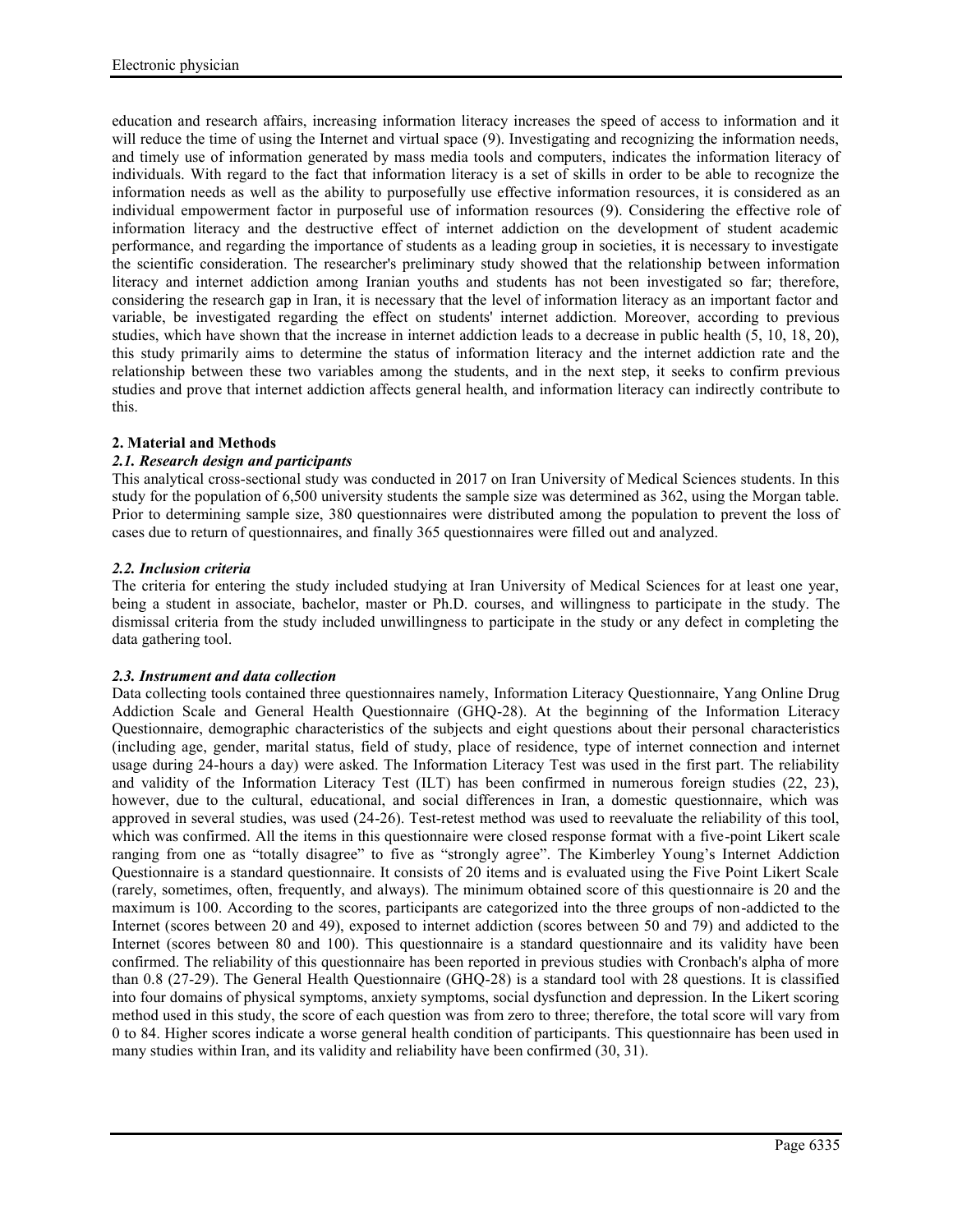## *2.4. Statistical analysis*

Data analysis was done using descriptive and inferential statistics (mean, standard deviation, absolute frequency and relative frequency) in order to compare the status of general health in the present study. The first part of the questionnaire (demographic information) is described and summarized in a table using descriptive statistics. Moreover, inferential statistics of Pearson product-moment correlation, independent samples t-test, and multiple linear regression were used for data analysis which was done using IBM© SPSS© Statistics version 22 (IBM© Corp., Armonk, NY, USA).

# *2.5. Ethics of research*

The present article is the outcome of a research project (No. 26893) approved by Iran University of Medical Sciences and licensed by the Ethics Committee (No. IR-IUMS-REC-1395-26893).

# **3. Results**

In the present study, out of 365 participants 35.9% were male participants and 64.1% were female. The mean age of participants was 24 years, varying from 19 to 28 years. According to Table 1, the majority of them were bachelor students (50.1%), while master students were 31%, general medical students contained 12.9%, and 6% of participants comprised of Ph.D. students. Table 2 depicts the status of internet addiction in which most of the participants were healthy (68.8%), but about 29.9% were exposed to be addicted to the Internet and 1.3% had internet addiction. The total number of mild and severe addiction was 31.2%. Using Kolmogorov-Smirnov statistical tests, it was found that the data have a normal distribution  $(p=0.20)$ . According to the descriptive statistics of each dimension of information literacy for 365 students, the information needs with a mean of 33.26±5.73, information location with an average of 26.85±6.07, an evaluation of information with a mean of 39.08±8, information effective usage with an average of 26.19 $\pm$ 5.58, and the total information literacy scores with a minimum of 42 and a maximum of 175 had an average of 125.39±21.16. After classifying the information literacy into three groups of low, moderate and high literacy, the total score average of information literacy was determined as 125.39 so it was considered in the moderate range. Most students (about 60%) had moderate information literacy. According to the results of Pearson product-moment correlation in Table 2, there was a significant relationship between information literacy and internet addiction among students of Iran University of Medical Sciences at alpha level of 0.05 (p<0.001) and correlation coefficient  $= -0.45$ ). So, for 95%, it can surely be said that there was a reverse and significant relationship between student's literacy and internet addiction. Thus, the students with higher information literacy were less likely to be addicted to the Internet. The findings suggested that the information literacy variable alone predicted 22% of internet addiction (Table 3). As seen in Table 4, the mean and standard deviation of the scores from the general health questionnaire were obtained 20.31±5.973 in the group of non-addicted to the Internet. Whereas, the mean and standard deviation of general health questionnaire for the subjects exposed to Internet addiction and those with internet addiction were 25.59±6.83. Based on the data of independent-samples t-test, in all dimensions among the non-addicted group and exposed to internet addiction group, the general health score demonstrated statistically significant difference (p<0.001). Furthermore, Table 4 shows that according to that test, a significant difference was seen in the mean of general health score for dimensions of physical disorder, depression, anxiety and social function (respectively  $p \le 0.001$ ,  $p=0.003$ ,  $p \le 0.001$ ,  $p \le 0.001$ ).

| when content of the bruceling weedlands to boille perposite entrementally<br>Personal characteristics |                                    | n                | $\frac{0}{0}$ |      |
|-------------------------------------------------------------------------------------------------------|------------------------------------|------------------|---------------|------|
| Gender                                                                                                | Female                             |                  | 234           | 64.1 |
|                                                                                                       | Male                               |                  | 131           | 35.9 |
| Program of study                                                                                      | Bachelor students                  |                  | 183           | 50.1 |
|                                                                                                       | Master students                    |                  | 113           | 31   |
|                                                                                                       | General medical students           |                  | 47            | 12.9 |
|                                                                                                       | Ph.D. students                     |                  | 22            | 6    |
| Marital status                                                                                        | Single                             |                  | 41            | 11.2 |
|                                                                                                       | Married                            |                  | 324           | 88.2 |
| Level of internet addiction                                                                           | Non-addicted to Internet           |                  | 251           | 68.8 |
|                                                                                                       | Exposed to be addicted of Internet | Mild addiction   | 109           | 29.9 |
|                                                                                                       |                                    | Severe addiction | 5             | 1.3  |

| Table 1. Frequency distribution of the students according to some personal characteristics |  |
|--------------------------------------------------------------------------------------------|--|
|--------------------------------------------------------------------------------------------|--|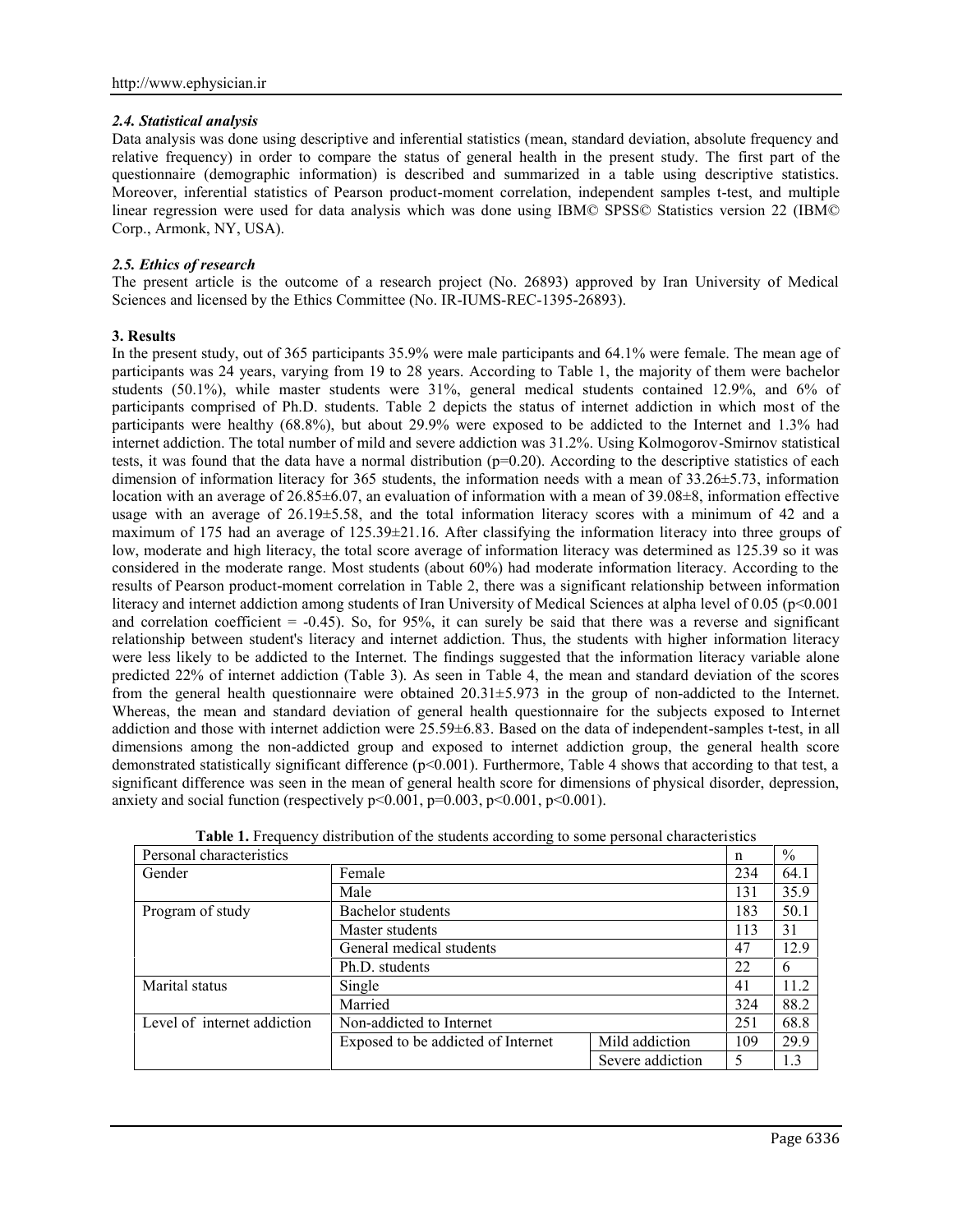| Correlations       |                            | Internet addiction score | Information literacy score |
|--------------------|----------------------------|--------------------------|----------------------------|
| Pearson product-   | Internet addiction score   | 1.000                    | $-456$                     |
| moment correlation | Information literacy score | $-0.456$                 | 1.000                      |
| Sig. $(1$ -tailed) | Internet addiction score   | 0.000                    | 0.000                      |
|                    | Information literacy score | 0.000                    | 0.000                      |
| n                  | Internet addiction score   | 365                      | 365                        |
|                    | Information literacy score | 365                      | 365                        |

**Table 2.** Correlation coefficient between information literacy and internet addiction among students of Iran University of Medical Sciences

**Table 3.** The predictive rate of internet addiction based on the variable of information literacy via multiple linear

| regression                 |          |          |             |
|----------------------------|----------|----------|-------------|
| Model                      | Beta     |          | p-value     |
| Information literacy score | $-0.494$ | $-10.13$ | ${}< 0.001$ |
| Marital status             | 0.101    | 2.132    | 0.034       |
| Gender of students         | 0.086    | 1.845    | 0.066       |
| Program of study           | 0.032    | 0.665    | 0.507       |
| Residency status           | 0.065    | 1.365    | 0.173       |
| $R = 0.469$ , $r^2 = 0.22$ |          |          |             |

**Table 4.** Mean and standard deviation of four dimensions of general health according to severity of internet addiction

| Dimensions of general health  | non-addicted to the Internet | addicted to the Internet   p-value |         |
|-------------------------------|------------------------------|------------------------------------|---------|
|                               | $Mean \pm S.D$               | $Mean \pm S.D$                     |         |
| Physical disorder score       | $6.22 \pm 2.608$             | $7.81 \pm 2.338$                   | < 0.001 |
| Depression score              | $4.38\pm2.184$               | $5.58 \pm 2.070$                   | 0.001   |
| Anxiety score                 | $2.26 \pm 2.384$             | $8.93 \pm 1.865$                   | < 0.001 |
| Social function score         | $7.54 \pm 2.144$             | $3.71 \pm 3.524$                   | < 0.001 |
| Total score of general health | $20.31 \pm 5.973$            | $25.59 \pm 6.838$                  | < 0.001 |

# **4. Discussion**

The Internet is one of the most important sources for accessing scientific literature in universities and scientific institutes by which students can meet their professional and personal goals (32). The findings of this study showed that there was a significant and reverse relationship between information literacy and internet addiction, and increasing of information literacy could reduce both the spent time in virtual space and the internet addiction. On the other hand, if the internet addiction was reduced, general health would be increased. The results of this study are consistent with many other studies conducted in this domain (5). According to Daglas et al. (2008), internet addiction is an extreme forced use of this tool that, if the person be deprived of, he/she becomes highly irritable, and it manifests itself with boredom behaviors and reduces the general health of the individual (33), in studies conducted by Ko et al. (2008), it has been shown that mood disorders such as depression, social isolation, and aggression are more prevalent in addicted internet users (34). A significant difference between internet addiction and general health dimensions (physical inability, depression, anxiety, and social function) was observed in this study, which confirms Daglas and Ko's study. Cao and Su (2007) in their study of Chinese teenagers showed that 88% of Chinese teenagers use the Internet, of which 2.4% are addicted to the Internet, which can affect their physical, psychological, and family life and also lead to depression (16), The results of their study are consistent with the current study. Nimz et al. (2005) also found a significant negative correlation between the general health of internet users and increasing hours of work on the Internet, and their results showed that there is a reverse and significant relationship between internet addiction and physical health, in a way that physical health in the group exposed to addiction and addicted is lower than normal people (35), and these study results are consistent with the results of the current study. In 2015, Wegmann et al. carried out a study on 334 students regarding internet literacy, information literacy and addictive use of the Internet and social networks. They suggested that promoting of individual skills such as high information literacy could be a preventive factor in the use of virtual networks and the Internet; eventually it could reduce internet addiction and it could have a positive effect on academic performance of students (1). The results of their study are consistent with the results of the present study. Another study which was done in 2017 by Chun et al. reviewed the relationship between information literacy and internet addiction among students of South Korea. They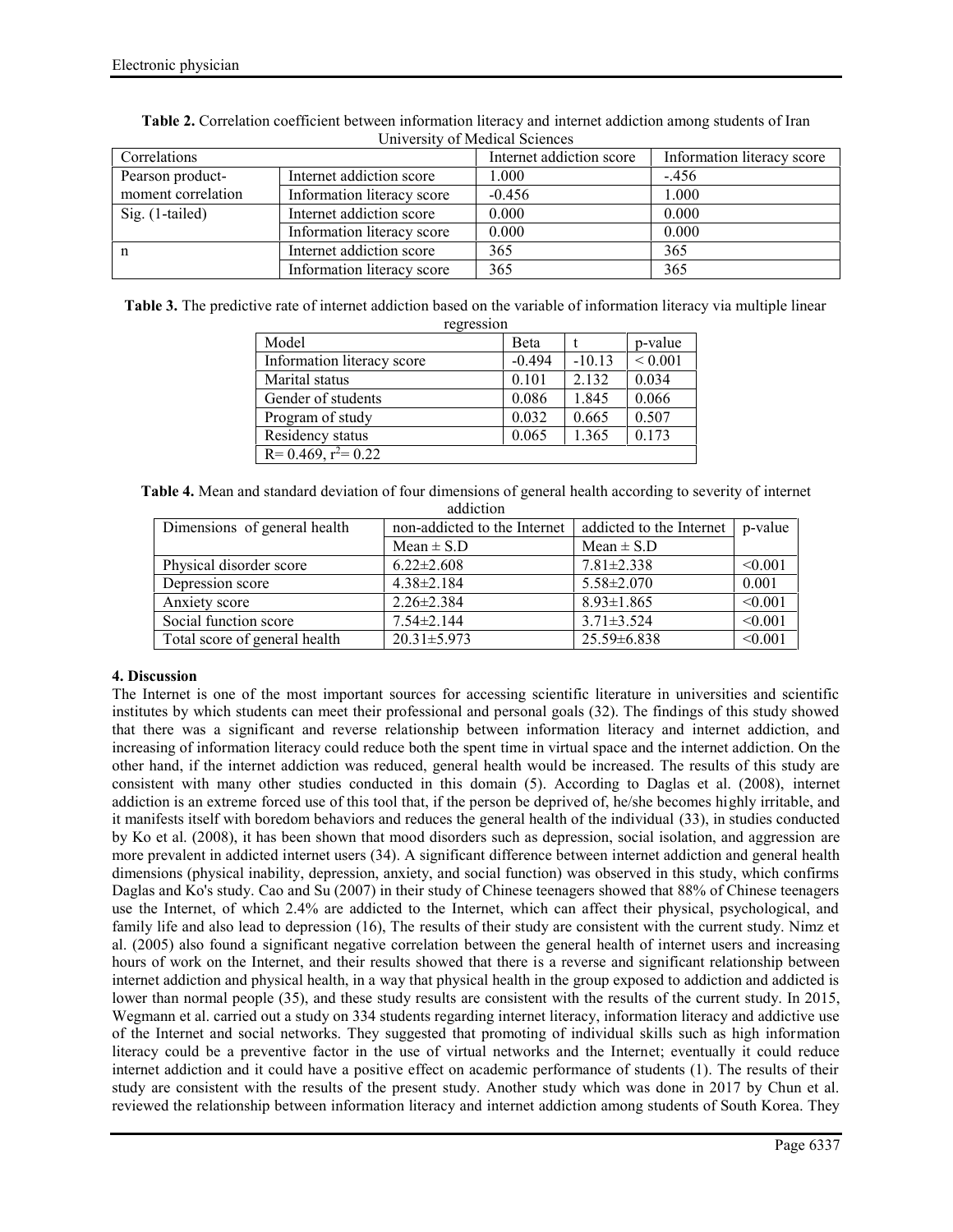assessed the relationship between spent time on the Internet and the academic achievement of students. The results showed a positive relationship between internet literacy and academic achievement among students (36). The results of a survey conducted by Lemos et al. in 2016 declared that those who avidly used the Internet had high levels of depression and anxiety, and they had a lower level of self-esteem. Moreover, the gender significantly affected the results as boys were more dependent on the Internet than girls; however, in the present study there was no statistically significant difference in the level of internet addiction between boys and girls (37). According to Byun et al., internet addiction is an extremely forced use of this tool in which the user becomes highly irritable in the case of being deprived of it and exhibits bad tempered behavior. Moreover, in two studies of Ko et al. the results showed that mood disorders such as depression, social isolation and aggression were more prevalent among internet addicts than normal people (34, 39). One of the limitations of this study was the use of a questionnaire as a measurement tool that interview and content analysis method can be used in future studies for more accurate investigation. Only the students of Iran University of Medical Sciences were researched in this study. It is suggested that more studies be conducted at different universities in the medical and non-medical departments nationwide, and increase the sample sizes to achieve more accurate results.

## **5. Conclusions**

According to the findings of this study, it was found that the level of internet addiction in students is moderate. The higher the information literacy, the level of internet addiction decreases, and the reduction of internet addiction will increase the general health of students. Therefore, information literacy indirectly affects increasing the general health of the students. Therefore, considering the importance of students as the leading group in communities and their important role in promoting the cultural and scientific level of individuals in the community, it is necessary for university authorities to plan and implement the required programs to increase the students' information literacy in the educational and research planning of the university in order to reduce the undesirable effects of using the Internet, and increase the overall health of the community. Since this study was carried out at a university, it is suggested that further studies with larger sample sizes be conducted in order to identify other effective variables in the field of internet addiction.

### **Acknowledgments:**

The present article is the outcome of a research project (No. 26893) approved by Iran University of Medical Sciences and licensed by the Ethics Committee (No. IR-IUMS-REC-1395-26893). Moreover, it is sponsored by the Research Deputy of this university. Hereby, we are thankful to the Vice-Chancellor of the Faculty of Management and Medical Information who provided the opportunity that greatly assisted the research and also all those who helped us in this study.

# **Conflict of Interest:**

There is no conflict of interest to be declared.

### **Authors' contributions:**

All authors contributed to this project and article equally. All authors read and approved the final manuscript.

### **References:**

- 1) Wegmann E, Stodt B, Brand M. Addictive use of social networking sites can be explained by the interaction of internet use expectancies, internet literacy, and psychopathological symptoms. J Behav Addict. 2015; 4(3): 155-62. doi: 10.1556/2006.4.2015.021. PMID: 26551905, PMCID: PMCPMC4627676.
- 2) Alipour J, Safari Lafti S, Askari Majdabadi H, Yazdiyani A, Valinejadi A. Factors affecting hospital information system acceptance by caregivers of educational hospitals based on technology acceptance model (TAM): A study in Iran. IIOAB Journal. 2016: 119-23.
- 3) Greenfield DN. Psychological characteristics of compulsive internet use: a preliminary analysis. Cyberpsychol Behav. 1999; 2(5): 403-12. doi: 10.1089/cpb.1999.2.403. PMID: 19178212.
- 4) Cao H, Sun Y, Wan Y, Hao J, Tao F. Problematic Internet use in Chinese adolescents and its relation to psychosomatic symptoms and life satisfaction. BMC public health. 2011; 11: 802. doi: 10.1186/1471-2458- 11-802. PMID: 21995654, PMCID: PMCPMC3214169.
- 5) Tang CS, Koh YY. Online social networking addiction among college students in Singapore: Comorbidity with behavioral addiction and affective disorder. Asian J Psychiatr. 2017; 25: 175-8. doi: 10.1016/j.ajp.2016.10.027. PMID: 28262144.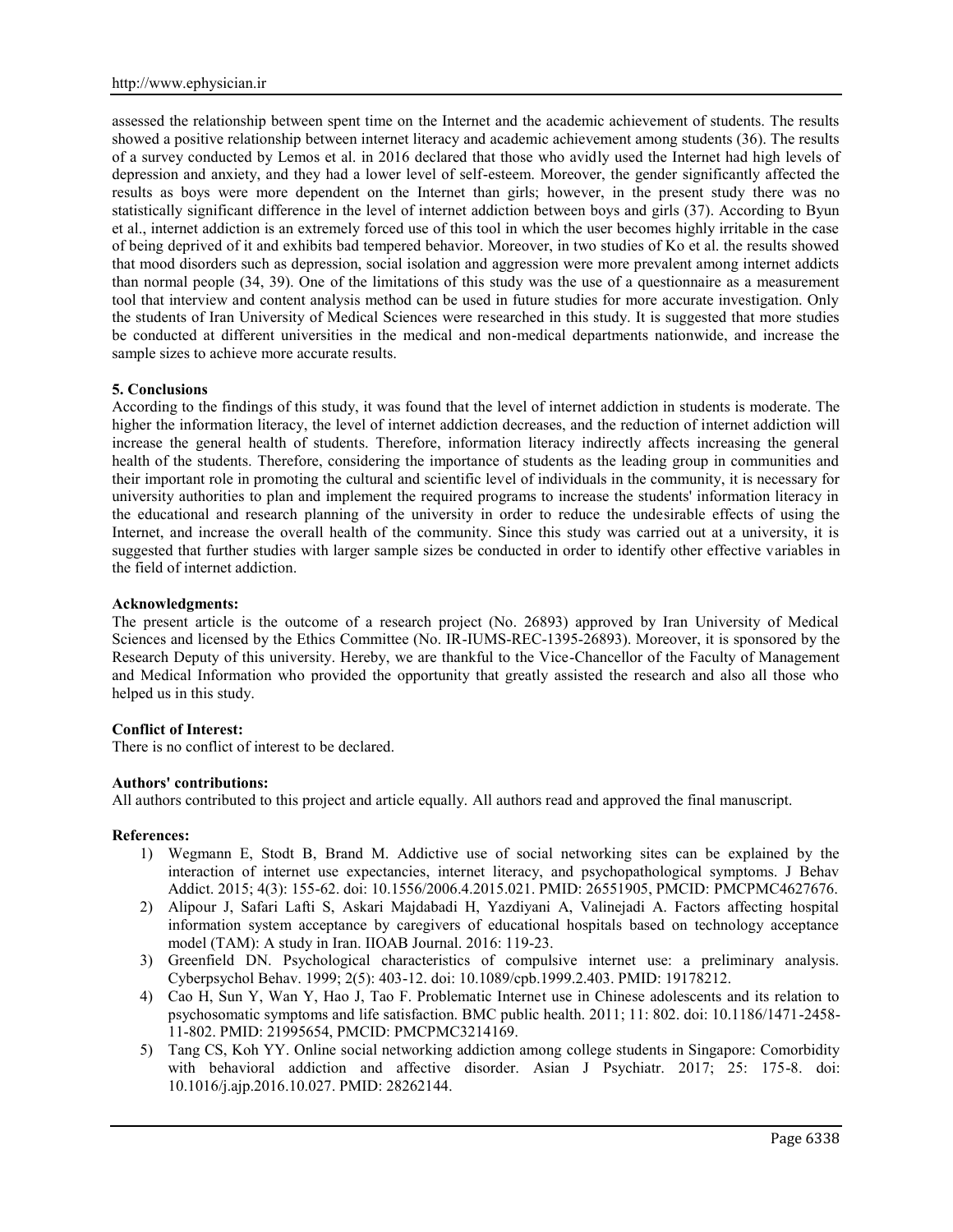- 6) Ko CH, Yen JY, Chen CS, Yeh YC, Yen CF. Predictive values of psychiatric symptoms for internet addiction in adolescents: a 2-year prospective study. Arch Pediatr Adolesc Med. 2009; 163(10): 937-43. doi: 10.1001/archpediatrics.2009.159. PMID: 19805713.
- 7) Haruna H, Tshuma N, Hu X. Health Information Needs and Reliability of Sources Among Nondegree Health Sciences Students: A Prerequisite for Designing eHealth Literacy. Ann Glob Health. 2017; 83(2): 369-79. doi: 10.1016/j.aogh.2017.03.516. PMID: 28619414.
- 8) Karami M, Fatehi M, Torabi M, Langarizadeh M, Rahimi A, Safdari R. Enhance hospital performance from intellectual capital to business intelligence. Radiol Manage. 2013; 35(6): 30-5. PMID: 24475528.
- 9) Leung L, Lee PS. Impact of internet literacy, internet addiction symptoms, and internet activities on academic performance. Social Science Computer Review. 2012; 30(4): 403-18. doi: 10.1177/0894439311435217.
- 10) Floros G, Siomos K, Stogiannidou A, Giouzepas I, Garyfallos G. The relationship between personality, defense styles, internet addiction disorder, and psychopathology in college students. Cyberpsychol Behav Soc Netw. 2014; 17(10): 672-6. doi: 10.1089/cyber.2014.0182. PMID: 25225916.
- 11) Sadoughi F, Valinejadi A, Shirazi MS, Khademi R. Social Network Analysis of Iranian Researchers on Medical Parasitology: A 41 Year Co-Authorship Survey. Iran J Parasitol. 2016; 11(2): 204-12. PMID: 28096854, PMCID: PMCPMC5236097.
- 12) Rastegar DA, Bertram A, Sisson SD. Use of an internet-based curriculum to teach internal medicine residents about addiction. J Addict Med. 2010; 4(4): 233-5. doi: 10.1097/ADM.0b013e3181cc9fc7. PMID: 21769041.
- 13) Fatehi F, Monajemi A, Sadeghi A, Mojtahedzadeh R, Mirzazadeh A. Quality of Life in Medical Students With Internet Addiction. Acta Med Iran. 2016; 54(10): 662-6. PMID: 27888595.
- 14) Naseri L, Mohamadi J, Sayehmiri K, Azizpoor Y. Perceived Social Support, Self-Esteem, and Internet Addiction Among Students of Al-Zahra University, Tehran, Iran. Iran J Psychiatry Behav Sci. 2015; 9(3): e421. doi: 10.17795/ijpbs-421. PMID: 26576175, PMCID: PMCPMC4644622.
- 15) Schou Andreassen C, Billieux J, Griffiths MD, Kuss DJ, Demetrovics Z, Mazzoni E, et al. The relationship between addictive use of social media and video games and symptoms of psychiatric disorders: A large scale cross-sectional study. Psychol Addict Behav. 2016; 30(2): 252-62. doi: 10.1037/adb0000160. PMID: 26999354.
- 16) Cao F, Su L. Internet addiction among Chinese adolescents: prevalence and psychological features. Child Care Health Dev. 2007; 33(3): 275-81. doi: 10.1111/j.1365-2214.2006.00715.x. PMID: 17439441.
- 17) Leung L. Predicting Internet risks: a longitudinal panel study of gratifications-sought, Internet addiction symptoms, and social media use among children and adolescents. Health Psychol Behav Med. 2014; 2(1): 424-39. doi: 10.1080/21642850.2014.902316. PMID: 25750792, PMCID: PMCPMC4346000.
- 18) Park S, Lee Y, Jun JY. Differences in the relationship between traumatic experiences, self-esteem, negative cognition, and internet addiction symptoms among North Korean adolescent defectors and South Korean adolescents: A preliminary study. Psychiatry Res. 2017; 257: 381-5. doi: 10.1016/j.psychres.2017.07.078. PMID: 28818806, PMCID: PMC4804263.
- 19) Kuss DJ, Lopez-Fernandez O. Internet addiction and problematic Internet use: A systematic review of clinical research. World J Psychiatry. 2016; 6(1): 143-76. doi: 10.5498/wjp.v6.i1.143. PMID: 27014605, PMCID: PMCPMC4804263.
- 20) Kim D, Lee D, Lee J, Namkoong K, Jung YC. Association between childhood and adult attention deficit hyperactivity disorder symptoms in Korean young adults with Internet addiction. J Behav Addict. 2017; 6(3): 345-53. doi: 10.1556/2006.6.2017.044. PMID: 28786707, PMCID: PMC5700719.
- 21) Mohammadbeigi A, Valizadeh F, Mirshojaee SR, Ahmadli R, Mokhtari M, Ghaderi E, et al. Self-rated Health and Internet Addiction in Iranian Medical Sciences Students; Prevalence, Risk Factors and Complications. Int J Biomed Sci. 2016; 12(2): 65-70. PMID: 27493592, PMCID: PMCPMC4947091.
- 22) Boh Podgornik B, Dolničar D, Šorgo A, Bartol T. Development, testing, and validation of an information literacy test (ILT) for higher education. J Assoc Inf Sci Tech. 2016; 67: 2420-36. doi: 10.1002/asi.23586.
- 23) Cameron L, Wise SL, Lottridge SM. The development and validation of the information literacy test. Coll Res Lib. 2007; 68: 229-37. doi: 10.5860/crl.68.3.229.
- 24) Momeni M, Valizadeh S, Ghorbani R. A survey on the information literacy of final-year students studying at Semnan University of Medical Sciences (2012). Koomesh. 2014; 15(4): 502-10.
- 25) Keshavarz H, Givi E, Reza M, Vafaeian A, Khademian M. Information Literacy Self-efficacy Dimensions of Post Graduate Students: Validating a Persian Version Scale. Libri. 2017; 67(1): 75-86. doi: 10.1515/libri-2016-0092.